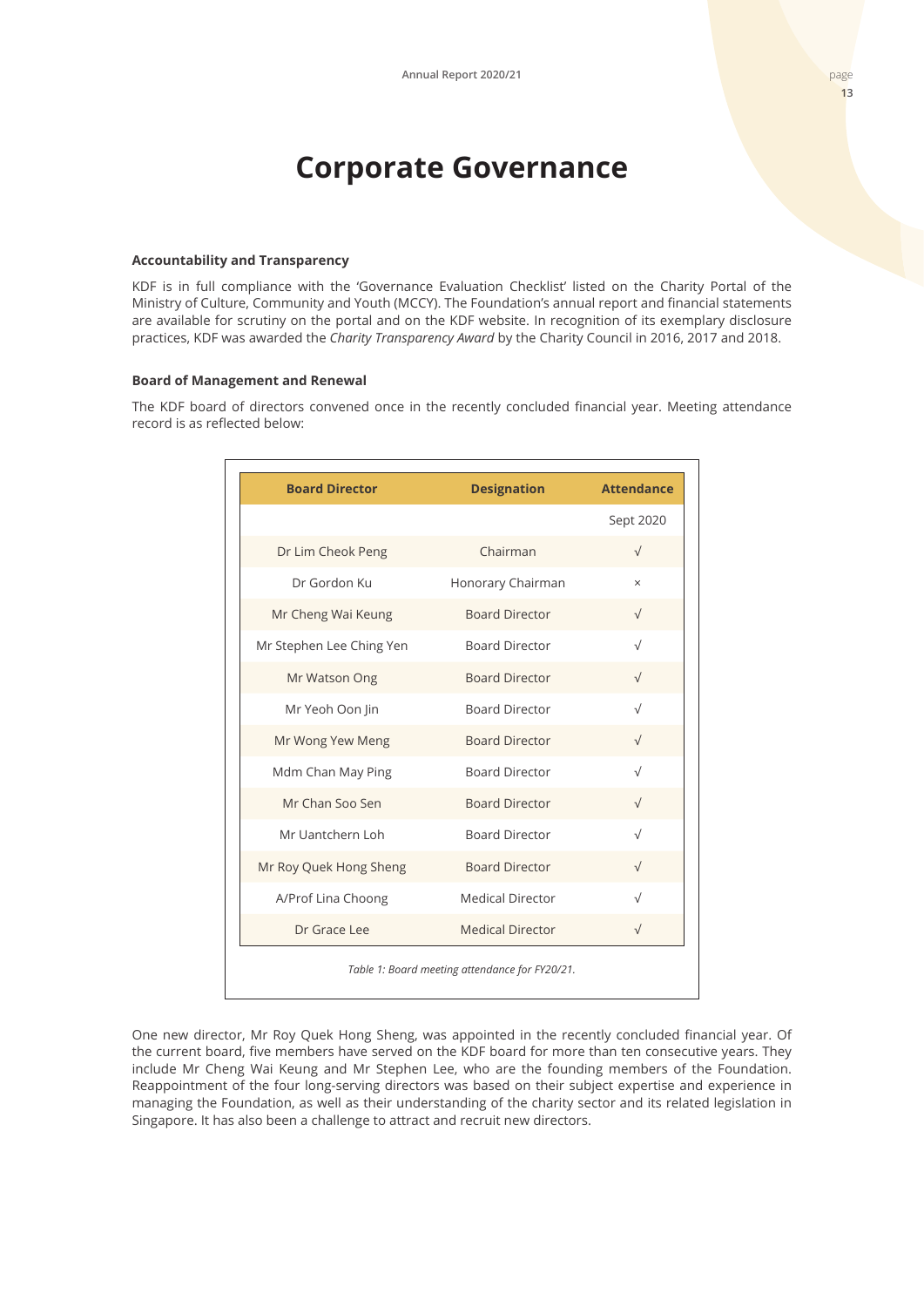#### **Fund Allocation and Expenditure**

The Charities (Fund-raising Appeals for Local and Foreign Charitable Purposes) Regulations require that the total fundraising expenses of a charity shall not exceed 30% of the total receipts from fundraising and sponsorships for that year. For FY20/21, the total fundraising expenses incurred by KDF was 16.71% of all donations raised for the year.

The Foundation remains committed to channelling a large portion of funds received into patient care by keeping money spent on publicity, fundraising and administration to a minimum. Below is the breakdown of the Foundation's expenditure for FY20/21:



#### **Reserves Policy**

KDF maintains a reserve policy to provide clarity on the Foundation's management of its reserves. The policy applies to that part of the Foundation's income funds that are freely available for its operating purposes. It excludes endowment funds, restricted funds and designated funds.

As at 31 March 2021, assuming KDF receives no income at all, the accumulated surplus would enable KDF to sustain the cost base of FY20/21 for 4.41 years. As dialysis treatment is a longterm commitment, it is the intention of the board of directors to ensure that the level of reserves is adequate to support KDF's programmes for its needy patients during their lifetime and fulfil its commitment towards education and research.

# **Top Executive Remuneration**

The board of directors of the Foundation render their services on a voluntary basis and do not receive any remuneration. However, the general manager receives a remuneration that is approved by the board of directors. For FY20/21, two employees of the Foundation received an annual remuneration of above \$100,000.